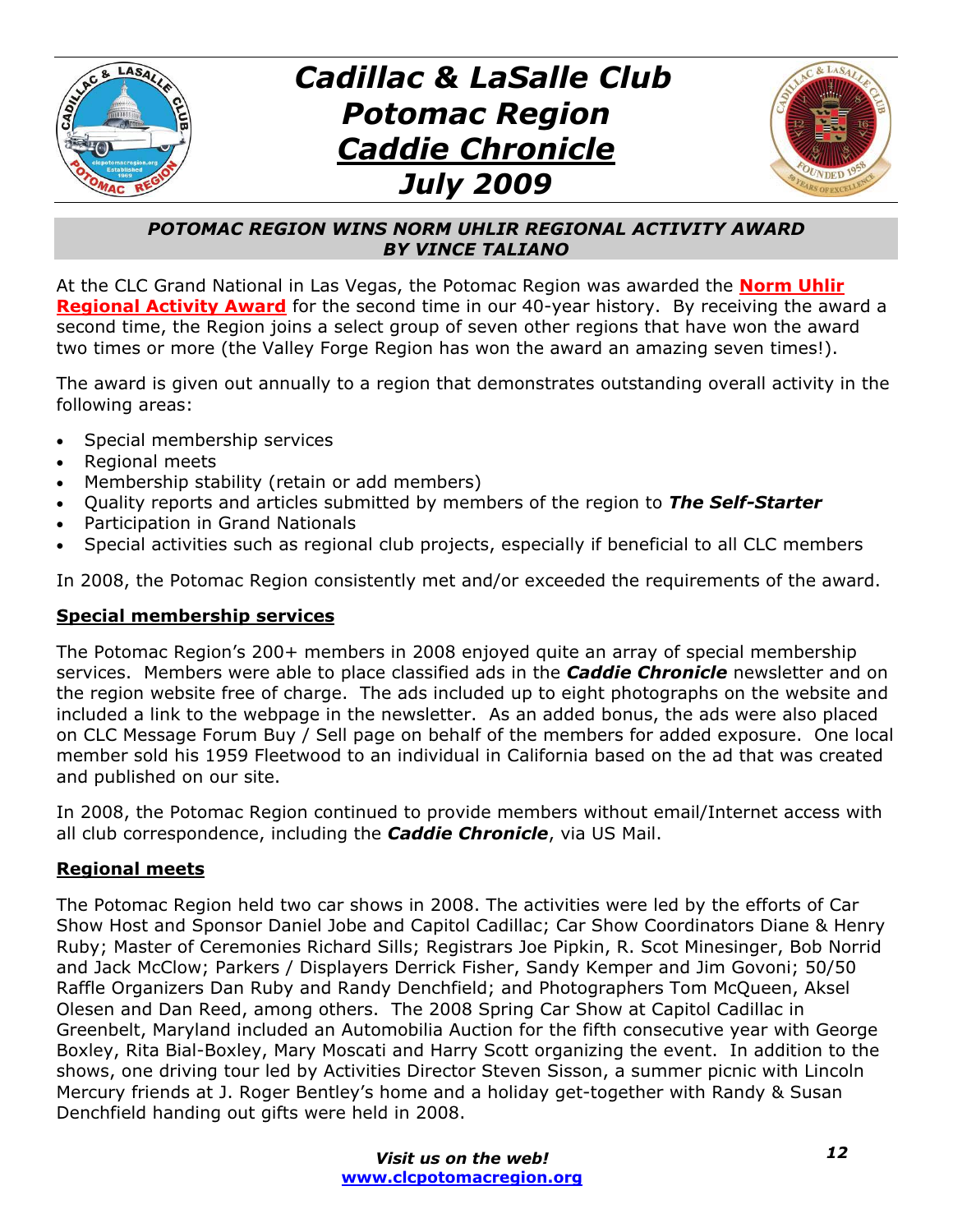

For the 2008 Fall Car Show, a theme-based show was held for the fifth consecutive year. The theme was *Cadillac Dream Cars*. Daniel Jobe contacted General Motors in August regarding the availability of Cadillac concept cars for the event. It was determined that four cars were available, but there would be a substantial fee to cover the expenses to transport the cars from Detroit. The amount was actually more than the Potomac Region had in all of its bank accounts combined. It was quickly determined that the only way this event could take place is if the region's membership made special donations enabling the region to pay for the added expenses collectively with Capitol Cadillac.

As a result, region members were polled to see if would be willing to donate money to fund this special event. The response was overwhelmingly positive. As an incentive to donate money, the region created a special *2009 Cadillac Dream Cars Calendar* that was given out to anyone who donated at the \$25 level or higher. As a thank you to region members who donated \$200 or more, a special reception was held at the dealership the night before the show to preview the collection, which included a 1903 Model A runabout, representing the very first year of



| <b>SUN</b> | <b>MON</b> | <b>TUE</b> | <b>WED</b> | <b>THU</b> | <b>FRI</b> | <b>SAT</b>               |
|------------|------------|------------|------------|------------|------------|--------------------------|
|            |            |            |            |            |            | <b>Maturetistisma or</b> |

Cadillac production; the 1956 Maharani, a special Series Sixty Special nicknamed the Kitchen Sink Cadillac; the 2002 Cien, a V-12 powered concept car developed to usher in Cadillac's 100th anniversary; the 2003 Sixteen, a rear-wheel-drive V-16 emulating custom-built Fleetwood coach cars of the 1930s; and both of the remaining 1953 LeMans, the two-seater concept car that was one of the stars of GM's Motorama traveling show of dream cars. LeMans #4 is owned by the GM Heritage Center and was substantially restyled by GM in the late fifties and fitted with a new motor. LeMans #3 is owned by Potomac Region member Scott Milestone and has not been available for public viewing in over 20 years. No one knows for sure when, if ever, two LeMans were together at the same event. When all was said and done, over 65 members donated approximately \$12,000 in two months.

The event received pre-show publicity in *Hemmings eWeekly newsletter*, *Old Cars Weekly*, and *The Washington Times*. Since the event was held, it has been featured in *The Self-Starter* and in *Cars & Parts* magazine (article written by none other than David Temple). Eighty cars were present and spectators came from ten states to attend the weekend event. They included four CLC National Officers (Lee Herbermann, Larry Lesiger, Toni Rothman and Andy Zizolfo); three CLC Region Directors (James Gregg, Frank Pinola and Roger York); David Temple of Texas, author of GM's Motorama; and Charles Barnette of Arkansas, noted LeMans historian.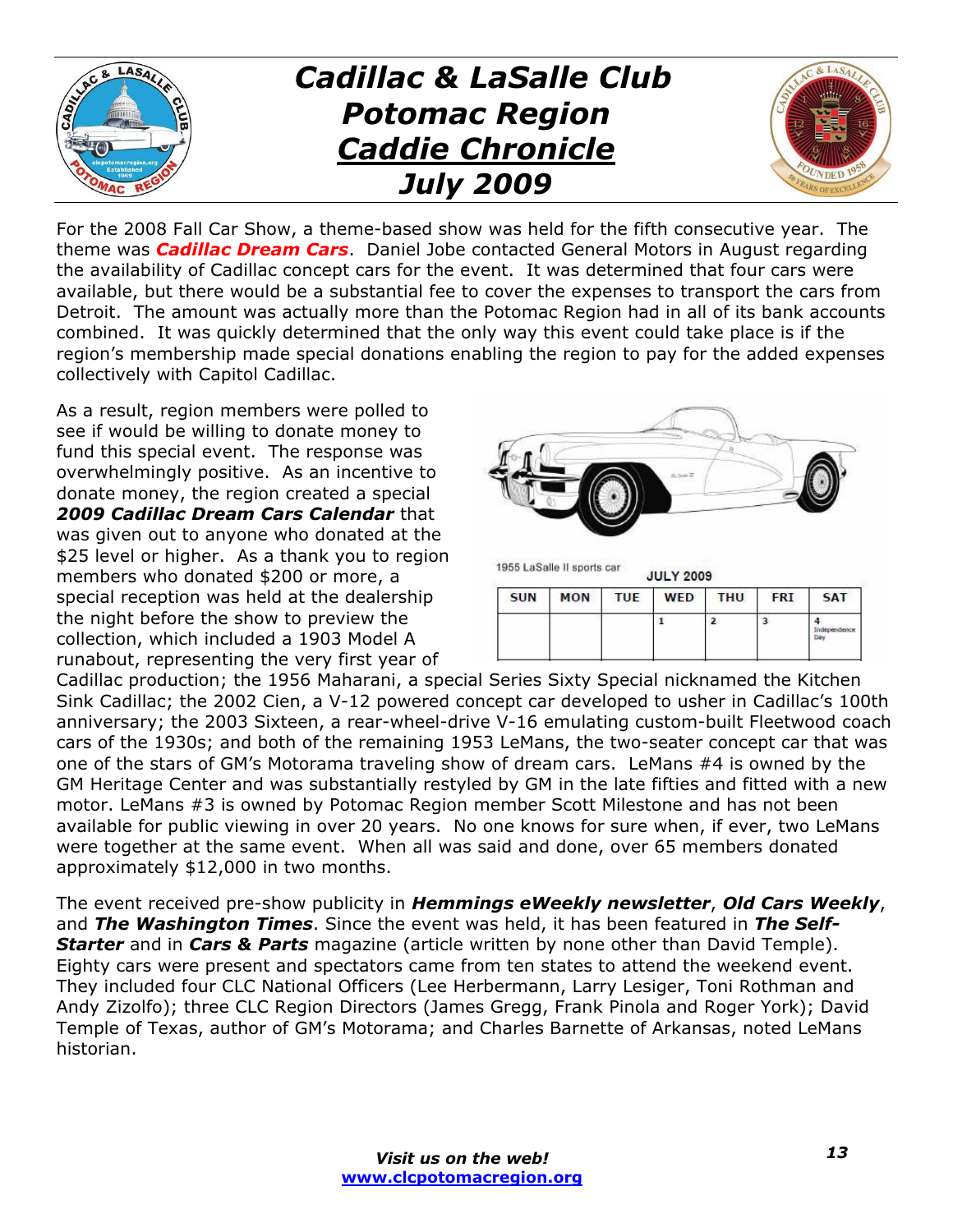

#### **Membership stability (retain or add members)**

For the second consecutive year, the Potomac Region topped 200 members. The total regionrecognized members (local members who are also active nationally) equaled 219, which placed the Region in the top two regions in the country, along with the New England Region. Led by the efforts of Membership Chairman Richard Sisson, 100% of the members were also members of the National CLC, a CLC requirement. 2008 also marked the fifth straight year that the Potomac Region's membership has increased. The Region had members in eight states, the District of Columbia and in the Armed Forces. Of note, at least 24 members (11%) were from states outside of the Region's boundaries of MD, DC and Northern VA.



### **Quality reports and articles submitted by members of the region to** *The Self-Starter*

Throughout 2008, Potomac Region Members made significant contributions to *The Self-Starter*. Below is a summary of the submissions.

| Month /<br>Year | <b>Potomac</b><br><b>Region</b><br><b>Member</b> | <b>Summary of Submission</b>                                                                                                                                                                                                                                                                                 |
|-----------------|--------------------------------------------------|--------------------------------------------------------------------------------------------------------------------------------------------------------------------------------------------------------------------------------------------------------------------------------------------------------------|
| Jan 2008        | <b>Bill Anderson</b>                             | Bill wrote an article titled, "Meet Your New Director of Tech Services." Bill took over this national<br>position from Pete Peters, who stepped down after 15 years of dedicated service to the club.                                                                                                        |
| Feb 2008        | Sandy Kemper                                     | Sandy told the story of the Potomac Region's 2007 Fall Car Show, Legacy of LaSalle, held at<br>Capitol Cadillac. The article included many pictures of the event that celebrate the 80th Anniversary<br>of the first model year of LaSalle.                                                                  |
| Mar 2008        | Tom McQueen                                      | Tom's photo of a 1953 Cadillac from the Barrett-Jackson auction was featured in Steve Stewart's<br>Caddie Shack column. The photo originally appeared in the February 2008 issue of the <b>Caddie</b><br><b>Chronicle.</b>                                                                                   |
| Apr 2008        | Byron Alsop                                      | Byron submitted an article on his 1936 Cadillac V-12 5-Passenger Convertible Sedan. The article<br>included a brief history of the car and numerous photographs, including a photo taken at the 2007<br>Grand National in Savannah by fellow region member Dan Reed, who served as the meet<br>photographer. |
|                 | Richard Sills                                    | Richard wrote an account of the 2008 CLC National Board of Directors Winter Meeting in Arizona.                                                                                                                                                                                                              |
| May 2008        | Dan Reed                                         | The piece, written and illustrated by Dan, told how he followed in his grandfather's footsteps and<br>became an artist.                                                                                                                                                                                      |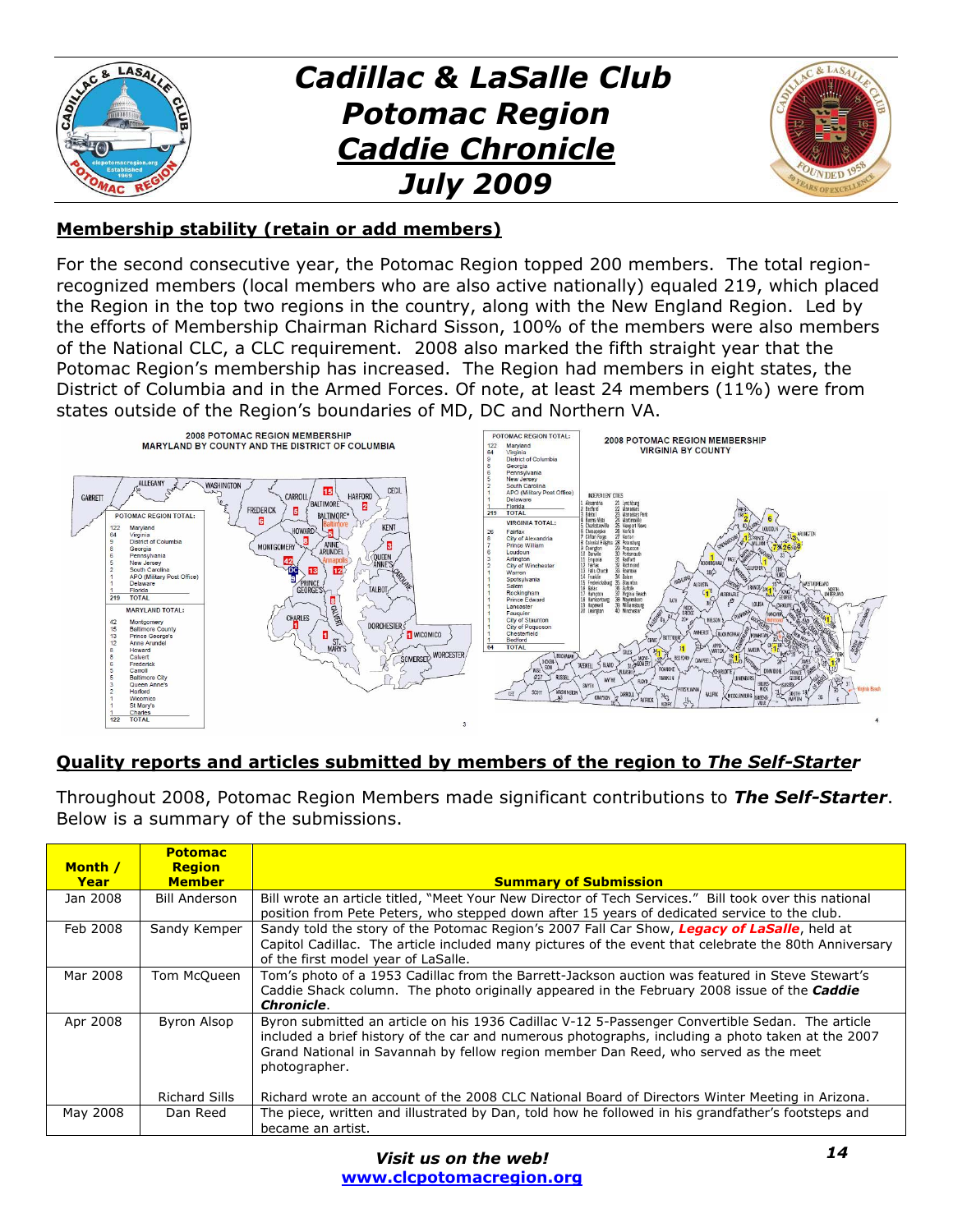



| Month /  | <b>Potomac</b><br><b>Region Member</b> |                                                                                                                                                                                                                                                                                                                                     |
|----------|----------------------------------------|-------------------------------------------------------------------------------------------------------------------------------------------------------------------------------------------------------------------------------------------------------------------------------------------------------------------------------------|
| Year     |                                        | <b>Summary of Submission</b>                                                                                                                                                                                                                                                                                                        |
| Aug 2008 | <b>Bob Crimmins</b>                    | Bob continued his Annual 50th Anniversary Model Year feature. This time Bob highlighted the 1958<br>model year with facts, statistics and plenty of photographs.                                                                                                                                                                    |
| Sep 2008 | Chris Cummings                         | Chris' article titled, "My First Self-Starter" described how he joined the CLC and received his first<br>issue of the club magazine in the summer of 1968.                                                                                                                                                                          |
|          | Don Miller                             | Don wrote about John Barry's trip home to New Jersey from the Potomac Region's 2007 Fall Car<br>Show, Legacy of LaSalle. John's LaSalle had a flat tire and was towed home. The real trouble<br>started when the tow truck driver arrived. Part II of the story, written by John Barry, appeared in<br>the November-December issue. |
|          | <b>Bob Crimmins</b>                    | Bob wrote a piece on a Cadillac Junk Yard in New Jersey.                                                                                                                                                                                                                                                                            |
| Oct 2008 | Dan Reed                               | Dan's painting of a 1931 Cadillac appeared on the front cover of The Self-Starter.                                                                                                                                                                                                                                                  |
|          | Jack Hotz                              | Jack, Chair of the 2008 Grand National in Cherry Hill, recounted the event.                                                                                                                                                                                                                                                         |
|          | <b>Richard Sills</b>                   | Richard provided a summary of the CLC National Board of Directors Meeting that took place in<br>Cherry Hill.                                                                                                                                                                                                                        |

### **Participation in Grand Nationals**

In 2008, the CLC's Grand National was hosted by the Potomac Region's neighbors to the north, the Valley Forge Region. When the Valley Forge Region began its planning of the event, Potomac Region offered its full support. Three region members (Sandy Kemper, Jack McClow and Henry Ruby) attended Grand National Meetings from time to time and one region member (Joe Pipkin) attended a special pre-event Judges' Training Session in New Jersey. When the time for the event arrived, Sandy arrived at the host hotel a few days before the Grand National and assisted the Valley Forge Region members with registration set-up, including stuffing goodie bags. During the event, Vince Taliano served as the Audio / Visual specialist for the Friday Night Reception, which included running the equipment to show multiple DVD presentations and a Power Point presentation of a representative from Cadillac Motor Division. For the Saturday Night Banquet, Vince organized a photo screen show of over 200 photos taken during the event, in addition to playing various DVD presentations on queue. George Boxley served as Auctioneer for the original painting of a 1931 Cadillac in front of Independence Hall in Philadelphia that served as the poster of the event. The final bidding of the painting topped off at \$7,000 with proceeds going to Artist Dan Reed and the Valley Forge Region. George had also served as a car show judge early in the day, along with others including Richard Sills, who helped select the Past Presidents' Preservation Award Winners.

In addition to the members who helped work the event, a significant number of members attended with their cars. At the Saturday Night Banquet, three region members won individual CLC awards. Steven Sisson was the recipient of the CLC's most prestigious award, the Henry M. Leland Award. Chris Cummings was the recipient of the CLC's Maurice Hendry Award. Vince Taliano was awarded the CLC LaSalle Discovery Award.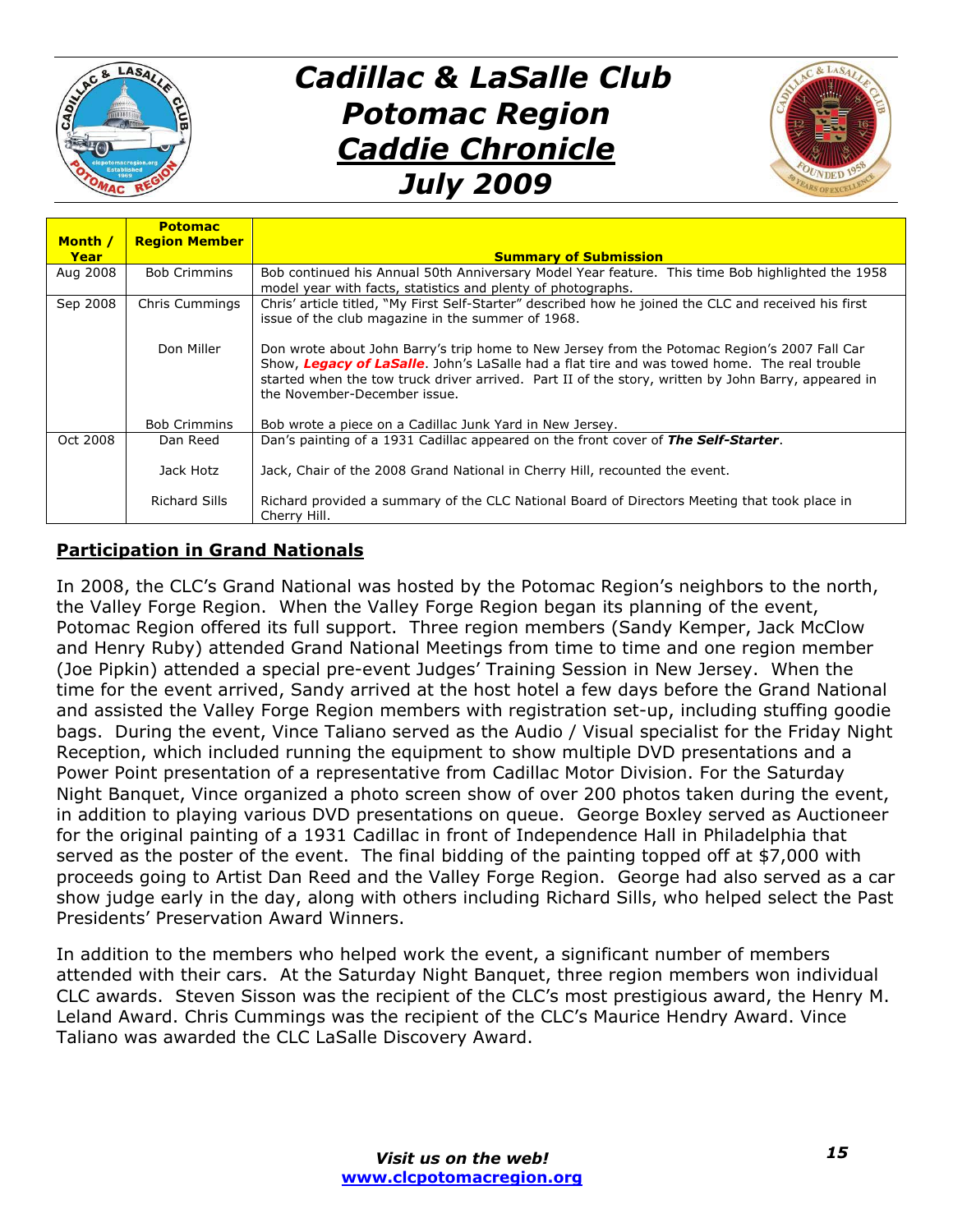



Below is a list of region members who won awards for their cars at the Grand National.

| <b>Category</b>                                                                            | <b>Owner</b>             | <b>City and State</b>     | <b>Year and Model</b> |
|--------------------------------------------------------------------------------------------|--------------------------|---------------------------|-----------------------|
| Past Presidents' Preservation Award                                                        | Michael J. Fahey         | Mt Airy MD                | 1964 6339 SDV         |
| Primary Class P-02: 1924-35 Cadillac V-8<br>First Place                                    | Henry H. Lewis           | Owings Mills MD           | 1928 8055C IMP        |
| Primary Class P-10: 1939-40 Cadillac V-8<br>Second Place                                   | Bob & Grace Gluck        | Long Valley NJ            | 1940 7529 C4D         |
| Primary Class P-13: 1948-49 Cadillac w/o Series 75<br>First Place                          | Randy & Susan Denchfield | Chevy Chase MD            | 1949 6267X CCP        |
| Primary Class P-14: 1950-53 Cadillac<br><b>First Place</b>                                 | <b>Bart Mitchell</b>     | Brooklandville MD         | 1953 6267SX ELC       |
| Primary Class P-15: 1954-56 Cadillac<br>Third Place                                        | <b>Richard Sisson</b>    | Potomac MD                | 1954 6267SX ELC       |
| Primary Class P-20: 1963-64 Cadillac plus 1965<br>Cadillac series 75<br><b>Third Place</b> | Michele & Daryl Hauf     | Pasadena MD               | 1963 6257 CPE         |
| Primary Class P-22B (Split Class): 1969-70 Cadillac<br>without Eldorado<br>First Place     | Mark E. Brodsky          | Chevy Chase MD            | 1969 68347 CDV        |
| Primary Class P-22B (Split Class): 1969-70 Cadillac<br>without Eldorado<br>Second Place    | Mark E. Brodsky          | Chevy Chase MD            | 1970 68367 DVC        |
| Primary Class P-22B (Split Class): 1969-70 Cadillac<br>without Eldorado<br>Second Place    | R. Scot Minesinger       | <b>Fairfax Station VA</b> | 1970 68367 DVC        |
| Primary Class P-22B (Split Class): 1969-70 Cadillac<br>without Eldorado<br>Third Place     | Mark E. Brodsky          | Chevy Chase MD            | 1969 68367 DVC        |
| Primary Class P-28B (Split Class): 1990-97 Cadillac<br>Second Place                        | <b>Richard Sills</b>     | Lancaster PA              | 1996 KF69 CSD         |
| Primary Class P-28B (Split Class): 1990-97 Cadillac<br><b>Third Place</b>                  | Steven & Margo Sisson    | Ashburn VA                | 1992 EL57 ETC         |
| Senior Class S-05: 1930-40 Cadillac V-12 and V-16<br><b>First Place</b>                    | Byron & Alida Alsop      | Oak Hill VA               | 1936 8529 C4D         |
| Senior Class S-08: 1950-60 Cadillac<br>Third Place                                         | <b>Richard Sills</b>     | Lancaster PA              | 1960 6337 CDV         |
| Senior Class S-99: Commercial and Professional<br>Vehicles<br>Second Place                 | Mike & Vicky Barruzza    | <b>Bristol PA</b>         | 1977 6ZZ90 AMB        |
| Touring Class T-03: 1930-40 Cadillac V-12 and V-16<br>First Place                          | George & Rita Boxley     | West River MD             | 1938 9033 IMP         |
| Touring Class T-08: 1967-76 Cadillac<br>Third Place                                        | Mark S. Russo            | East Hanover NJ           | 1970 68367 DVC        |
| Touring Class T-09: 1977-88 Cadillac w/o Allante<br>First Place                            | Rosemary Spicuzza        | Spotswood NJ              | 1978 6CD47 CDV        |
| Touring Class T-99: Commercial and Professional<br>Vehicles<br><b>First Place</b>          | Mike & Vicky Barruzza    | <b>Bristol PA</b>         | 1963 8690 CHS         |
| Youth Club Award - Original                                                                | George & Rita Boxley     | West River MD             | 1938 9033 IMP         |